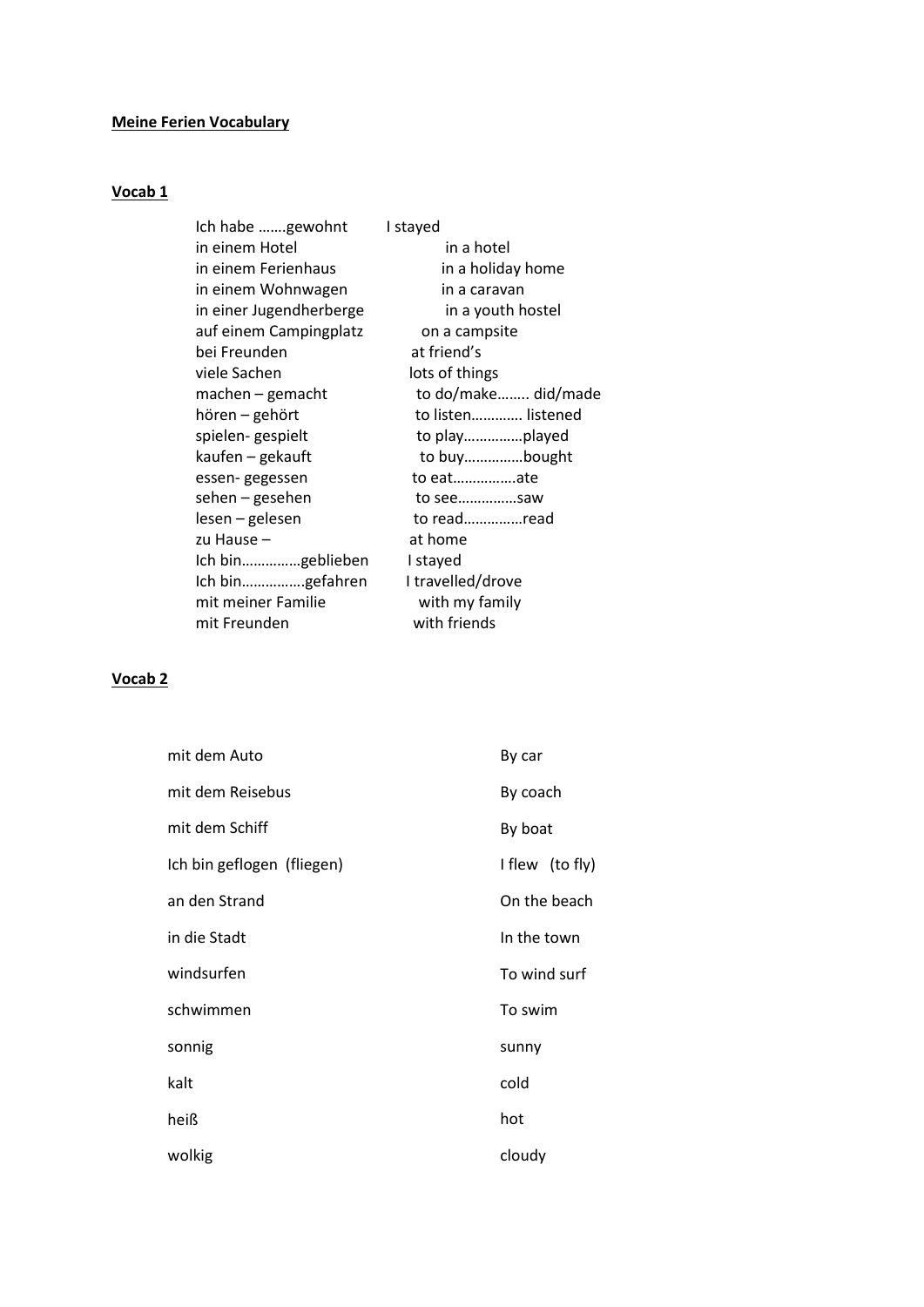| windig                | windy                      |
|-----------------------|----------------------------|
| neblig                | foggy                      |
| Es regnet             | It's raining               |
| Es hat geregnet       | It rained                  |
| Es schneit            | It's snowing               |
| Es hat geschneit      | It snowed                  |
| Es donnert und blitzt | It's thunder and lightning |
| Es gab ein Gewitter   | There was a storm          |

#### **Vocab 3**

nur and a state only only the contract only dort there are the contracted by the contracted by the contracted by the contracted by the contracted by the c zu zu zo za zamanje za stanovnika kontrola za stanovnika kontrola za stanovnika ko nicht not gar nicht not at all sehr very ungefähr about about viel and the contract of the contract of the contract of the contract of the contract of the contract of the c wenig and the contract of the little Es hat Spaß gemacht **It was fun** normalerweise and a mormally Ausflug Trip Wohin? Where to? Wie? Now? Was? What? Wo? Where? Jeden Morgen **Every morning** 

Ich freue mich darauf I am looking forward to it Stadtrundfahrt Stadtrundfahrt Sightseeing tour of the town

### **Vocab 4**

abends evenings wollen and the matrix of the Towant to want to kitesurfen Kite surfing Ski Skiing (Solomon Skiing Skiing Skiing Skiing Skiing Skiing Skiing Skiing Skiing Skiing Skiing Skiing Skiing Banane Banana

morgens mornings werden To become/will/going to können To be able to/can möchten Would like to Wakeboard Wake boarding Snowboard snowboarding